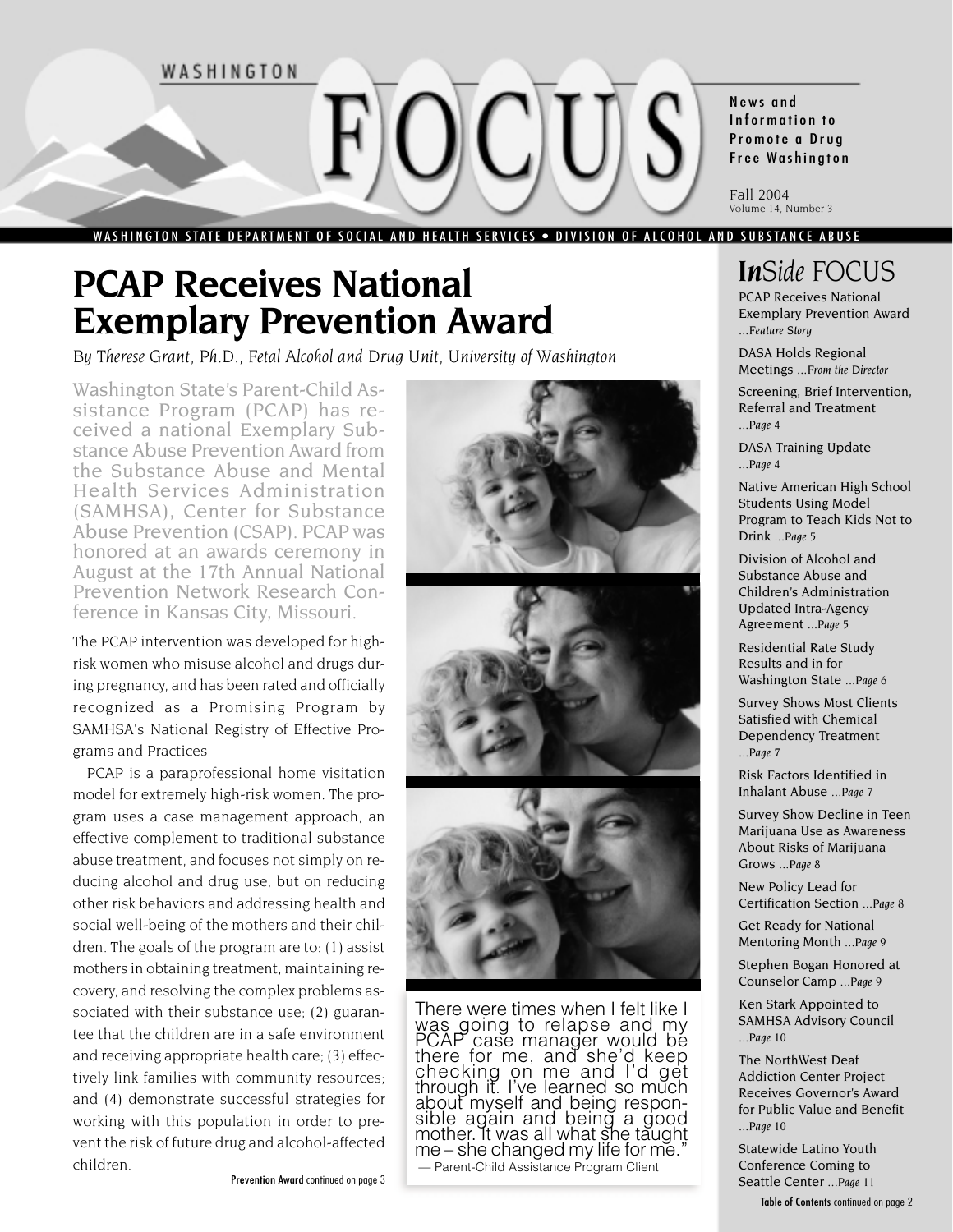

#### Table of Contents continued

Tobacco Prevention Programs Work, Save Money ...*Page 11*

News From DASA Region 1 ...*Page 12*

Mel Schulstad Receives National Honors ...*Page 13*

Learning From the Past ...*Page 13*

Washington Receives Recovery Grant ...*Page 14*

New Guide to Educate Government Leaders About Effective Drug Policies ...*Page 14*

Washington Promotes Recovery Month ...*Page 15*

Upcoming Education and Awareness Events: December – February ...*Page 7*

Quinault Nation Hosts Tribal Gathering ...*Page 16*

#### **Letters to the Editor**

Please send questions, comments or suggestions for articles to:

Deb Schnellman (360) 438-8799 email: schneda@dshs.wa.gov

**Prevention and Treatment Resources**

DASA website: www1.dshs.wa.gov/dasa

Chemical Dependency Professionals: http://www.cdpcertification.org/default.asp

Alcohol/Drug 24-Hour Helpline: 1-800-562-1240 www.adhl.org

Alcohol/Drug Prevention Clearinghouse: 1-800-662-9111 http://clearinghouse.adhl.org

Media Literacy: www.teenhealthandthemedia.net

**DSHS Secretary** Dennis Braddock

**DASA Director** Ken Stark

**Newsletter Editor** Deb Schnellman

FOCUS is published quarterly for those in the chemical dependency field by the Division of Alcohol and Substance Abuse, within the Washington State Department of Social & Health Services.



# **DASA Holds Regional Meetings**

*By Ken Stark*

In September and October the Division of Alcohol and Substance Abuse (DASA) hosted four regional meetings in Moses Lake, Lacey, Selah, and Arlington. Open to the public, and with invitations sent to county, city, and tribal representatives, as well as prevention and treatment providers, the regional meetings provided opportunities to dialogue regarding new issues and opportunities related to the chemical dependency field.

At each meeting, Ken Stark, Director, and Doug Allen, Acting Director, explained the input DASA is having in the Priorities of Government process, a budgeting process being used to make recommendations based on cost-effectiveness and impact. DASA has submitted and the Department of Social and Health Services has approved a series of decision packages designed to expand the range and effectiveness of prevention and treatment programs. These include:

- Residential Rate Study–A proposal is being made to increase reimbursement rates for treatment based on a comparative study completed this summer.
- Expanding Preventative Medical Services– Under this proposal, treatment for all youth in need and 60% of adults receiving Medicaid and needing treatment would be provided, which would substantially close the treatment gap.
- Youth Level III Facility–A new secure facility to treat youth with the most severe chemical dependency/co-occurring disorders would be opened.
- Capital Facilities Acquisition–Funds would be allocated for DASA to purchase facilities that could then be leased to programs that contract to provide residential chemical dependency treatment services.
- Mentoring Programs–New and expanded partnerships would result in increased participation in mentoring programs, especially for at-risk children and youth.

■ Crisis Systems Crisis Initiative–A combination of proposals, including two secure detoxification programs, case management, and chemical dependency professionals in state hospitals, would facilitate better services to individuals in crisis.

In addition, budget enhancements are proposed to the Criminal Justice Treatment Account and the Native American Encounter Rate.

DASA staff also discussed the two new federal grants being implemented in Washington State. The Washington State Screening, Brief Intervention, and Referral to Treatment (WASBIRT) grant provides opportunities for health care and chemical dependency professionals to intervene in substance abuse and make appropriate referrals to treatment. The \$16.1 million, 5-year grant has made it possible to set up programs in five Washington hospitals in Yakima, Clark, Pierce, King, and Snohomish Counties. Washington State has also recently received a 3-year, \$21 million Access to Recovery grant. The grant will allow DASA to provide an enhanced range of treatment and recovery services.

The success of DASA in helping to build a healthy state free from the ravages of alcohol and other drug abuse depends heavily upon our ongoing working relationships with counties, tribes, communities, and providers. The regional forums play an important role in affirming DASA's commitment to these critical partnerships.  $\infty$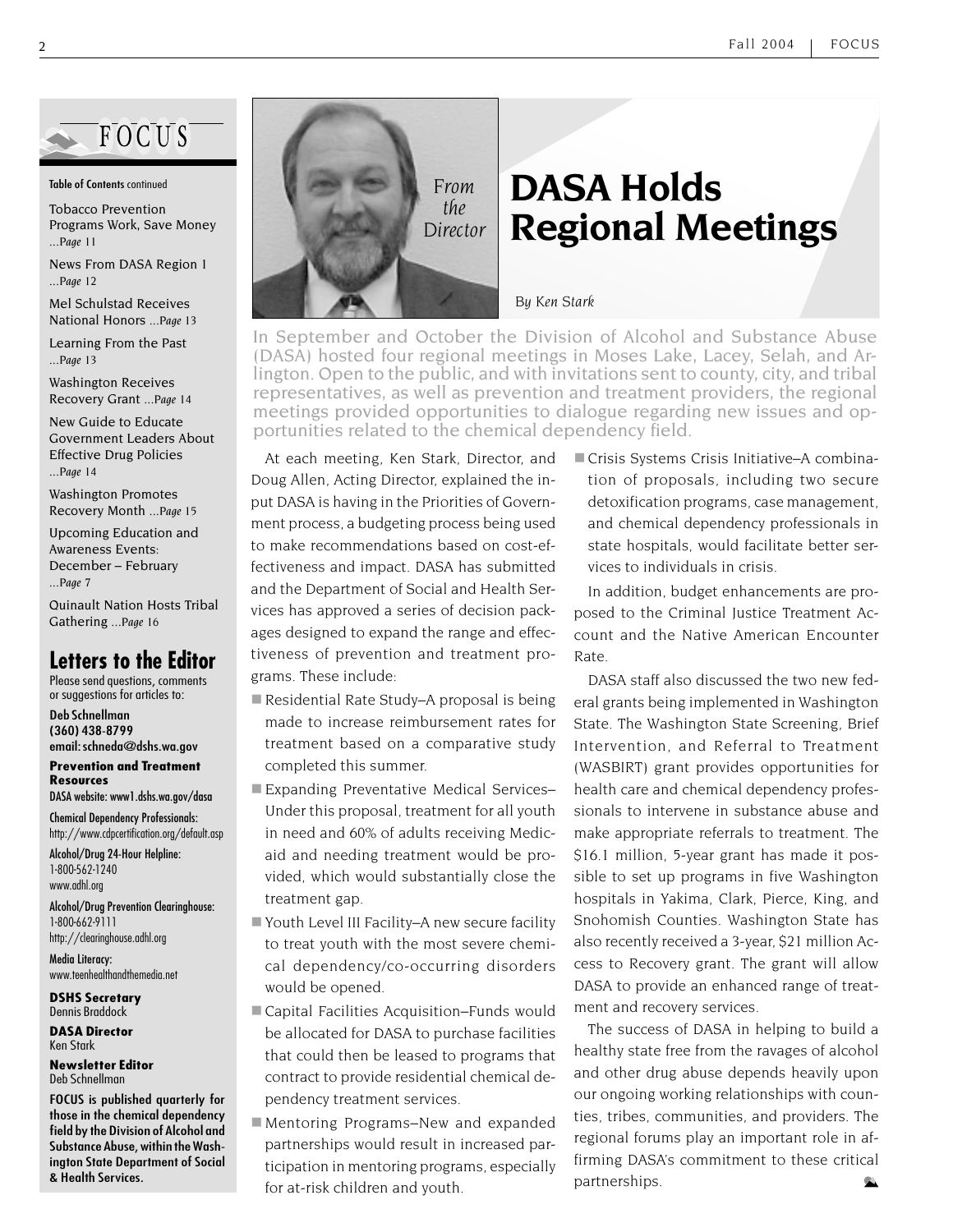#### Prevention Award continued

PCAP began in Seattle in 1991 as a 5-year federally-funded research demonstration project testing the effectiveness of a 3-year home visitation intervention. Since that time, on the basis of demonstrated positive outcomes, the Washington State Legislature has appropriated funds through the DSHS Division of Alcohol and Substance Abuse to continue the Seattle program and expand to sites in Pierce, Yakima, Spokane, and Grant counties. PCAP training and evaluation are conducted by staff at the University of Washington Fetal Alcohol and Drug Unit.

Mothers are enrolled in PCAP during pregnancy or within six months after delivery. The primary aim of the intervention is to prevent future alcohol and drug-exposed births among high-risk mothers who have already delivered at least one exposed child. To achieve this aim, PCAP case managers work individually with approximately 15 families for 3 years, help mothers identify personal goals and steps necessary to achieve them, and monitor progress. They facilitate integrated service delivery among providers, offer regular home visitation, transport clients and children to important appointments, and work actively within the context of the extended family.

An important characteristic of PCAP case managers is that

they have experienced some of the same types of adverse life circumstances as their clients, such as domestic violence, an alcoholic parent, or personal alcohol or drug misuse. More importantly, each case manager has overcome the obstacle and achieved significant success: for example, by going back to school or maintaining steady and meaningful employment. Their own struggles and successes enable them to be positive and credible role models, offering their clients hope and motivation grounded in reality.

PCAP outcomes indicate that the

community-based intervention has been effective over time and across venues. Compared to the original demonstration, outcomes at the replication sites have either improved or been maintained. Among recent graduates, at program exit:

- 87% completed alcohol/drug treatment;
- 41% were abstinent from alcohol/drugs for a minimum of six months;
- 70% were using a contraceptive on a regular basis;
- public assistance as primary income source dropped by 61%;
- 29% had another child while in the program, and among these, 76% were either abstinent from drugs and alcohol throughout the pregnancy or entered treatment.

These are outcomes that help mothers build healthy and productive lives, improve the quality of the home environment for the children, and reduce the burden on community social and economic systems.

Other program outcomes include:

- Clients with the highest level of involvement with their advocates (>1.5 hours per week on average over the 36-month intervention) were more than twice as likely to have completed inpatient treatment than those least involved (<30 minutes per week).
- 67% of the most involved clients, compared to only 40% of the least involved clients and 32% of the control group, had a period of abstinence from alcohol or drugs for one year or more during the 36-month intervention.
- The most involved clients were less likely to become pregnant during the 36 months compared to the least involved clients (40% vs. 67%), and were less likely to have had a subsequent birth (20% vs. 53%).
- The full client group was more satisfactorily connected with needed service providers than the control group at 36 months.

Of related note, a 2004 independent economic analysis by

the Washington State Institute for Public Policy found an average net benefit of \$6,197 per client among selected well researched home visiting programs, including PCAP, for at-risk families in the U.S.

PCAP has developed numerous collaborative partnerships with community housing providers, resulting in increased availability of safe and secure homes for PCAP families. Seattle's Community Psychiatric Clinic recently partnered with PCAP to secure funding from the Bill and Melinda Gates Foundation to construct a new transitional

housing facility in Burien that will house 15 PCAP mothers and their children. The facility, called The Willows, is currently under constructions and will open its doors in February 2005.

For more information about PCAP, contact Therese Grant, Ph.D, Director, Washington State PCAP at (206) 543-7155 or granttm@u.washington.

Other Washington State programs receiving Exemplary Awards for Promising Programs included Focus on Families in Seattle at the University of Washington, and Gatekeeper Case Finding and Response System in Tacoma at The Washington Institute-Western Branch.  $\infty$ 

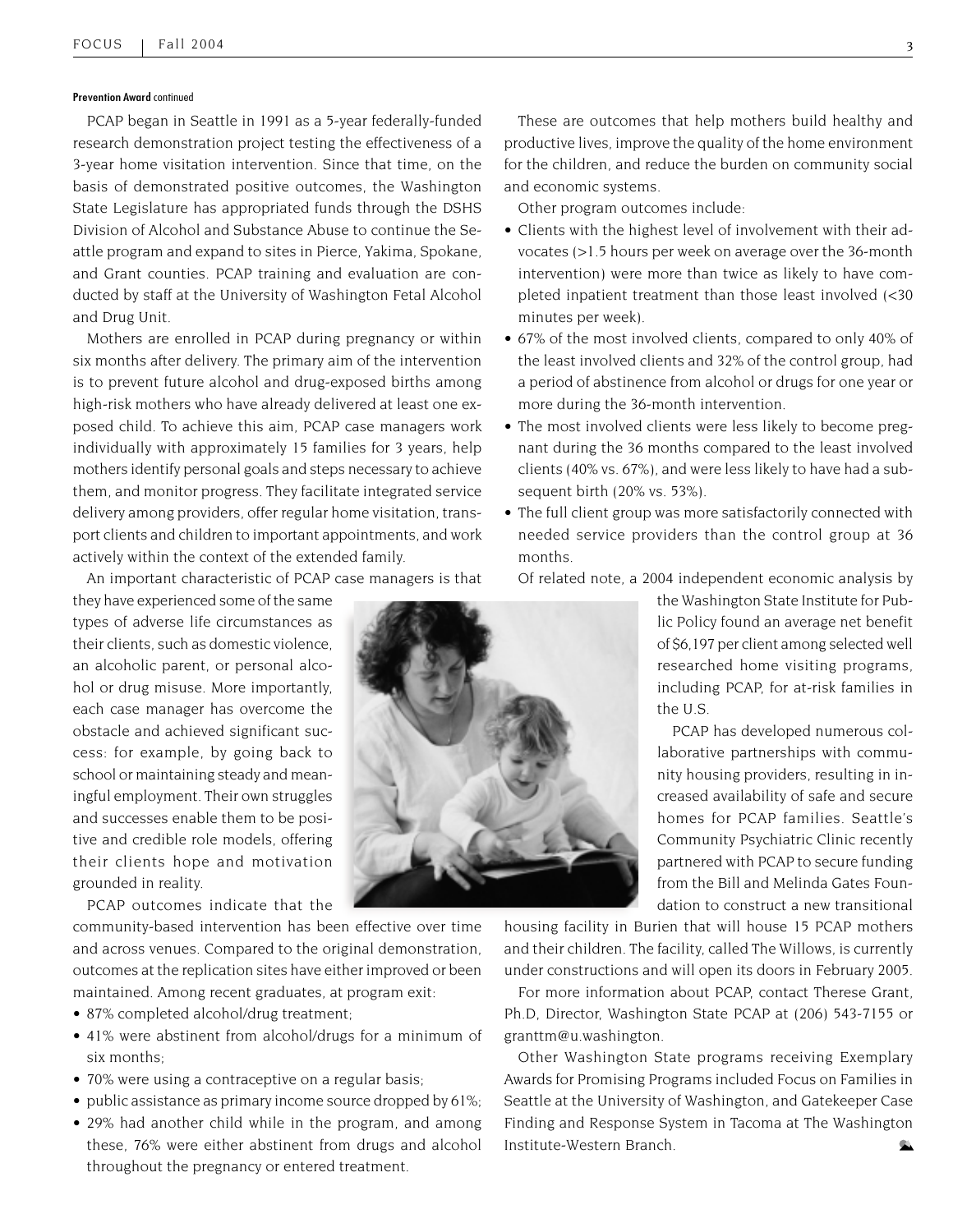### **Washington State Screening, Brief Intervention, Referral and Treatment Building Bridges Between Hospitals and Chemical Dependency Treatment**

The Washington State Screening, Brief Intervention, Referral, and Treatment (WASBIRT) Program is a federallyfunded, cooperative agreement between the Substance Abuse and Mental Health Services Administration, Center for Substance Abuse Treatment, and the state of Washington. In April 2004, WASBIRT began providing screening, brief intervention, and referral to treatment to persons who are at risk of abuse and dependence on alcohol and other drugs that arrive at hospital emergency departments with an injury or other medical emergency.

Despite start-up challenges which delayed implementation at some sites, WASBIRT has enrolled over 5,000 patients in services during its first four months of operation. Services are being *By Dennis W. Malmer, Project Director*

provided at Harborview Medical Center in Seattle, Providence Everett Medical Center in Everett, Southwest Washington Medical Center in Vancouver, and Tacoma General Hospital in Tacoma. The Division of Alcohol and Substance Abuse is collaborating with Yakima Regional Medical Center and Toppenish Community Hospital and expect to begin WASBIRT services in Yakima County in October.

Collaborative relationships are developing in each WASBIRT community bridging together medical providers, hospitals, chemical dependency service providers, local and state agencies, and county and state government. Community partnership groups are working to enhance and increase the number of individuals receiving WASBIRT services in participating hospitals and the number of individuals receiving brief therapy and chemical dependency treatment services. WASBIRT is a major step toward medicalizing chemical dependency services.

Many challenges and opportunities still exist that impact full implementation of WASBIRT in each community. Those issues will be addressed this fall to ensure quality services are being provided to individuals in need. Expectations are high for the success of this new screening, brief intervention, and referral service. If you have any questions about WASBIRT, please contact Dennis Malmer at (360) 438-8086, toll free at 1- 877-301-4557, or by e-mail to malmedw@dshs.wa.gov.  $\bullet$ 

# **DASA Training Update**

*By Dixie Grunenfelder*

The Division of Alcohol and Substance Abuse (DASA) has been very busy providing state-of-the-art training opportunities. This biennium, DASA has sponsored 7 major statewide conferences, 43 regional trainings, and trained over 4,250 individuals. Additionally, DASA has been focusing attention on three major initiatives:

Clinical Supervisors Initiative: DASA has provided four 3-day clinical supervisors trainings across the state. We also offered a basic and advanced clinical supervisors training at the 2004 Treatment Institute at Seattle Pacific University. We will be offering four additional basic clinical supervisors and two advanced trainings in Spring of 2005.

■ Administrator Training Initiative: DASA has identified training geared toward administrators as a priority. We offered several courses at the 2004 Treatment Institute focused on administrator issues. We are currently working to develop regional offerings on relevant administrator topics.

Workforce Development: DASA's top priority continues towards workforce development.

**Got FOCUS?**

We are looking at various aspects of workforce development, including pre-service training, internships, continuing education, and recruitment and retention.

#### Upcoming Trainings:

 $FOCUS \equiv$ 

**PCAP Receives National**<br>Exemplary Prevention Award

- Institute of Addictions Treatment, June 20–24, 2005, Seattle Pacific University
- Co-Occurring Disorders Conference, September 12–13, 2005, Wenatchee Convention Center

If you would like additional information, please contact the DASA Training Section at 360-438-8200 or visit the DASA website at www1.dshs.wa.gov/dasa/.

> To continue bringing you useful information in FOCUS, let us know what matters most to you, and the drug prevention and recovery news and successes happening in your community. Send your comments and information to Deb Schnellman at schneda@dshs.wa.gov.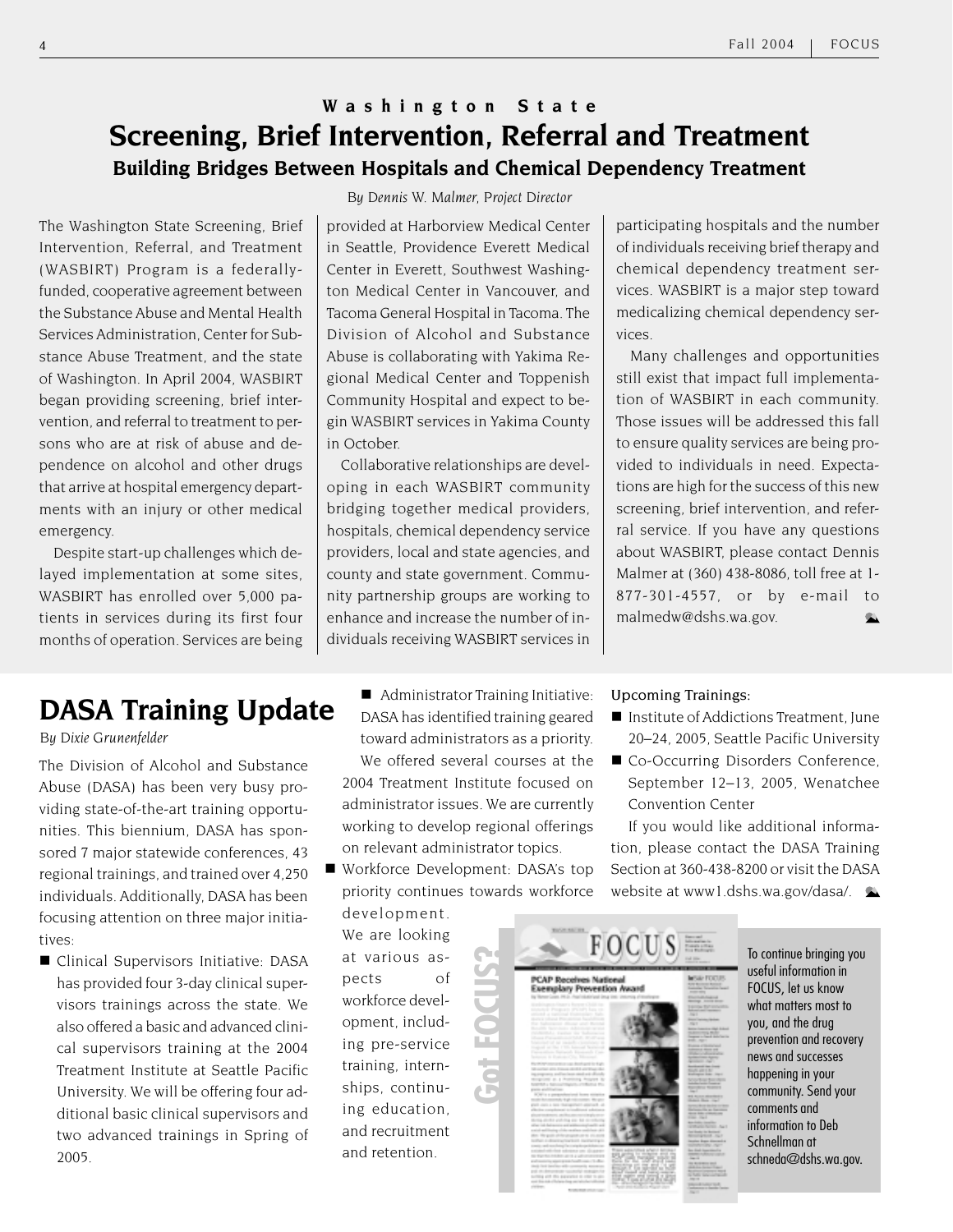### **Native American High School Students Using Model Program to Teach Kids Not to Drink**

Continuing its expansion of culturally diverse programs, Mothers Against Drunk Driving (MADD) announced it has adapted its nationally recognized alcohol use prevention program, Protecting You/Protecting Me (PY/PM), to be culturally appropriate for Native American students.

PY/PM has been proven to decrease favorable attitudes toward substance abuse, and increase bonding, skills, and healthy beliefs. The specialized curriculum will be available this fall to Native communities, but trainings to infuse the curriculum-based program into schools are already underway. Over 50 junior and senior high school students from the Winnebago, Omaha and Santee Tribes marked the middle of their three-day training with an Honoring Ceremony where they signed a pledge with their parents to stay alcohol and drug free and to be good role models.

"No one is telling elementary students about the dangers of alcohol and they really need to know," said Kellie Bass, member of the Winnebago Tribe and training participant. "Kids look up to us as role models and we tell them it's okay not to drink. It's information that can change their lives."

The Native American cultural adaptation of PY/PM was funded by the federal Center for Substance Abuse Prevention (CSAP). To adapt the curriculum effectively, MADD partnered with the Red Road Project for Native American Youth Leadership. The Red Road Project-created from a joint U.S. Department of Education and CSAP grant-joins teens, children, elders and reservation communities to prevent alcohol abuse.

"We have tailored Protecting You/Protecting Me to address and reflect tribal values and traditions," said Pat Stone, Red Road Project coordinator. "By encouraging youth leadership in conjunction with the curriculum, we are charting a course for future community strength and leadership."

In each community, a Red Road Project coordinator, who is a tribal elder or other trained adult, works with the PY/PM teen peer helper to tell stories, discuss problems and add the vital link to tribal tradition that is so crucial to the curriculum's success. The coordinators not only spend time in elementary schools incorporating native language, traditions and spirituality in the classroom, but also commit to participating in monthly activities in the community.

"You have to start with the youngsters," said Warner Earth, a Winnebago tribal elder. Using examples from his community's past, as well as his own past, he tries to show children the gains that can come from abstaining from alcohol use, especially at a young age. He added, "I encourage children, 'You can be anything that you want to be. All you have to do is go after it.'"

More than 50 percent of Native American child pedestrian (6- 15 years-old) fatalities are alcohol-related and half of those fatalities involve children who have been drinking.

PY/PM is the first and only program of its kind to use the latest scientific brain research to teach children about how alcohol affects their growing bodies. It also teaches them how to keep themselves safe from underage drinking and drunk driving. PY/PM consists of a series of 40 classroom-based lessons of eight lessons per year for grades one to five.

Since PY/PM's inception in 1998, approximately 88,000 elementary students in 19 states and Guam have received the curriculum. In May 2002, PY/PM was recognized by CSAP as a Model Program. For more information, please visit www.pypm.org or contact Amy George at 469-420-4493 or amy.george@madd.org

*Reprinted from Join Together. Visit jointogether.org for complete news and funding coverage, resource links and advocacy tools supporting community-based efforts to reduce and prevent substance abuse and gun violence.*

### **Division of Alcohol and Substance Abuse and Children's Administration Updates Intra-Agency Agreement**

The Division of Alcohol and Substance Abuse (DASA) has been working with the Children's Administration (CA) and a group of stakeholders to update and redesign the intra-agency agreement between DASA and CA. The intent of the agreement is to specify how the two organizations will collaborate to better serve our shared clients and communities.

CA and DASA began working with a group of stakeholders on April 6, 2004, to update the intra-agency agreement between the two agencies, following a planning meeting by Fred Garcia and Sharon Campbell Krupski. The group began this work with a brief orientation to each system, identified the

overlaps and gaps in the two systems, and brainstormed and prioritized elements to be included in the intra-agency agreement. A draft was developed and presented to the group at a second meeting where revisions and additions were made. The final draft was sent to a group of stakeholders in each system and feedback was then incorporated into the final draft product.

Senior management at both DASA and CA is currently reviewing the final draft. Once a final product is approved, the intraagency agreement will be publicly available. To obtain a copy of the final intra-agency agreement between DASA and CA, please contact Sue Green at greensr@dshs.wa.gov.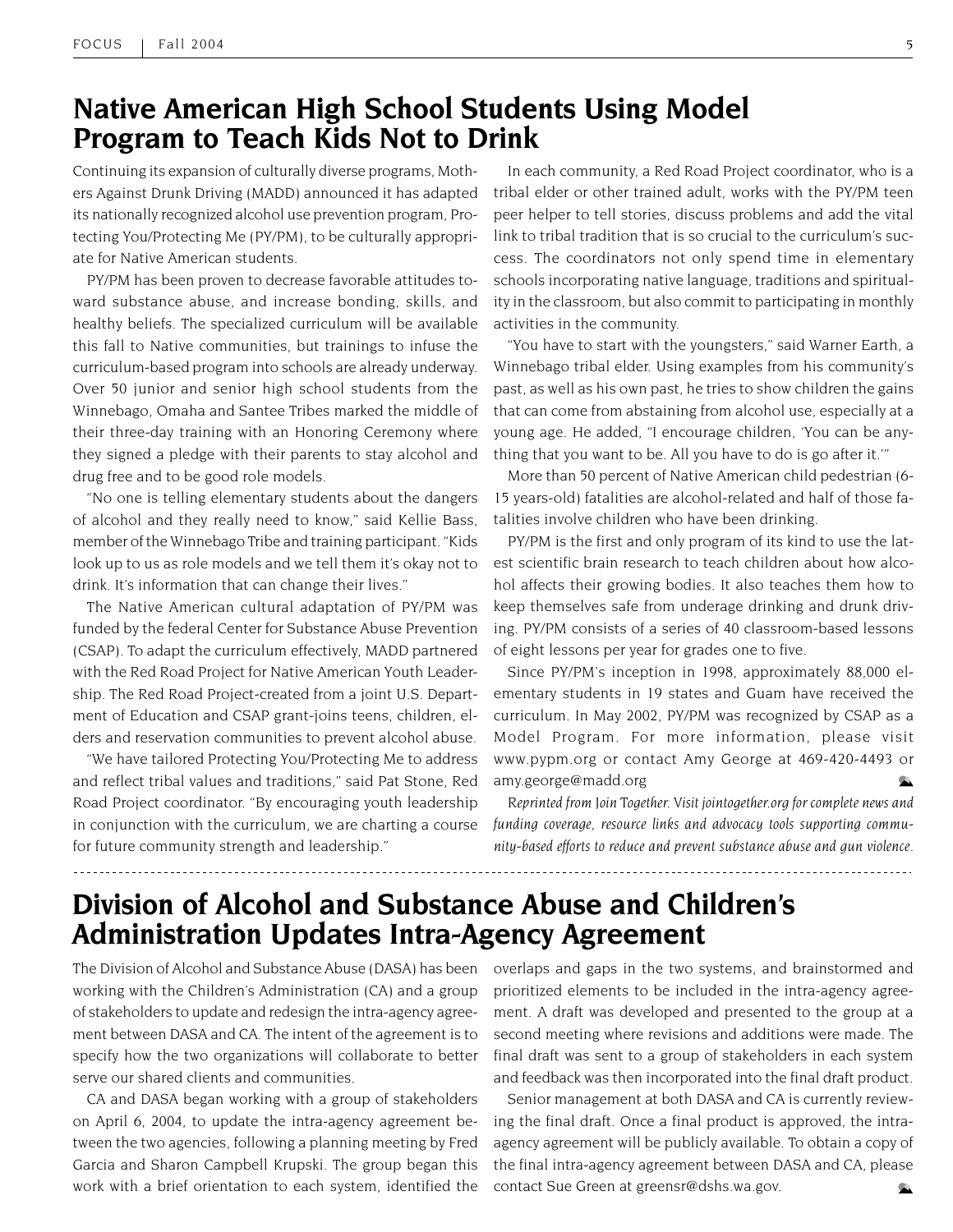## **Residential Rate Study Results are in for Washington State**

*By Emilio Vela, Jr., Treatment and Prevention Policy Analyst*

For years residential treatment providers of Washington State have worked passionately and arduously to provide the best quality of chemical dependency treatment for publiclyfunded individuals. Some of them have accomplished this with minimal public funding. These patients are often hard to treat and require more resources than what is available.

The Division of Alcohol and Substance Abuse (DASA's) rates to residential treatment providers are sometimes less than the actual costs incurred.

In May 2003 DASA requested assistance from the Center for Substance Abuse Treatment to analyze the rate structure for its residential treatment services. This request was approved, and a Residential Rate Study Advisory Committee was formed from all levels of public residential providers and county personnel. The committee was charged with guiding the development of the study guidelines, and assisting Dr. James E. Sorensen in producing a rate study that reflects costs vs. rates paid by DASA.

Dr. Sorensen, has been a professor in the Daniels College of Business at the University of Denver since 1972. He has extensive experience in working with the use of strategic cost management, and his behavioral health research includes cost finding, cost-outcome, and cost-effectiveness of human services programs. Dr. Sorensen's clients include federal, state, and local behavioral health agencies and providers in every state, as well as Puerto Rico and Guam.

Dr. Sorenson would provide an assessment of the current unit of service costs for the multiple modalities of residential services contracted by DASA. DASA could then use this information for state budget requests and in contracting with service providers.

#### Dr. Sorensen then provided the following analysis of Washington's residential provider system:

Average Actual vs. FY 2003 Reimbursement Rates by Modality (n=22)

| Intensive Inpatient Treatment                                                     | \$110.54 vs. \$66.36      |  |
|-----------------------------------------------------------------------------------|---------------------------|--|
|                                                                                   | \$52.87 vs. \$52.24       |  |
|                                                                                   | \$51.43 vs. \$37.97       |  |
| Long-term Involuntary (internal report)                                           | \$120.58 vs. \$128.50     |  |
| PPW Residential (does include child)                                              | \$189.84 vs. \$155.90     |  |
|                                                                                   | \$187.00 vs. \$106.83     |  |
|                                                                                   | no functional cost report |  |
| Youth Level 2-Secure                                                              | \$187.48 vs. \$188.68     |  |
| Internal cost information; not from functional cost report by independent auditor |                           |  |

| Typical Deficiency of Reimbursement % by Modality ( $n = 22$ ) |                            |  |
|----------------------------------------------------------------|----------------------------|--|
|                                                                |                            |  |
|                                                                |                            |  |
|                                                                | 35.5%                      |  |
|                                                                | no functional cost report  |  |
|                                                                | 29.2% (does include child) |  |
|                                                                | 75.0% ( $n = 1$ provider)  |  |
|                                                                | no functional cost report  |  |
|                                                                |                            |  |

#### Typical Deficiency of Reimbursement % for All Modalities

| Conclusion: Based on the averages, DASA is under-funding its residential |  |
|--------------------------------------------------------------------------|--|

providers by 32% to 39% of the actual cost of the services purchased by DASA.

#### Actual % Allocation of General & Administrative Costs to Modalities ( $n = 21$ )

| Intensive Inpatient Treatment  15.2%; 11% to 19%     |  |
|------------------------------------------------------|--|
|                                                      |  |
|                                                      |  |
|                                                      |  |
|                                                      |  |
| Youth Level 1 (n = 1 provider)  19.4%; 19.4%         |  |
|                                                      |  |
| Youth Level 2-Secure (understated?)  7.8%; 8% to 10% |  |

The project methodology was to use functional cost reports to determine the costs of modalities, as well as general and administrative support costs. Dr. Sorensen visited over 8 facilities and obtained units of service, as well as fiscal information, from 22 providers across the state.

According to Dr. Sorensen's comments after the study concluded, "It is obvious that if the residential modality rates are not adjusted immediately, the residential service system faces an imminent collapse. While several providers may survive, most can be expected to fail."

As a result of this study, DASA has submitted a decision package to DSHS to increase residential rates for Adult Intensive Inpatient, Adult Recovery House and Youth Level 2–Secure services. The support and advocacy of the chemical dependency community to successfully support this decision package is crucial for the citizens of Washington State. DASA, along with Dr. Sorensen, would like to thank all of the residential providers, and the Residential Advisory Committee, for making this study possible. For questions about the results of the study, or to request a copy of the study, please contact Emilio Vela, Jr. at (360) 438-8095 or e-mail at velaem@dshs.wa.gov.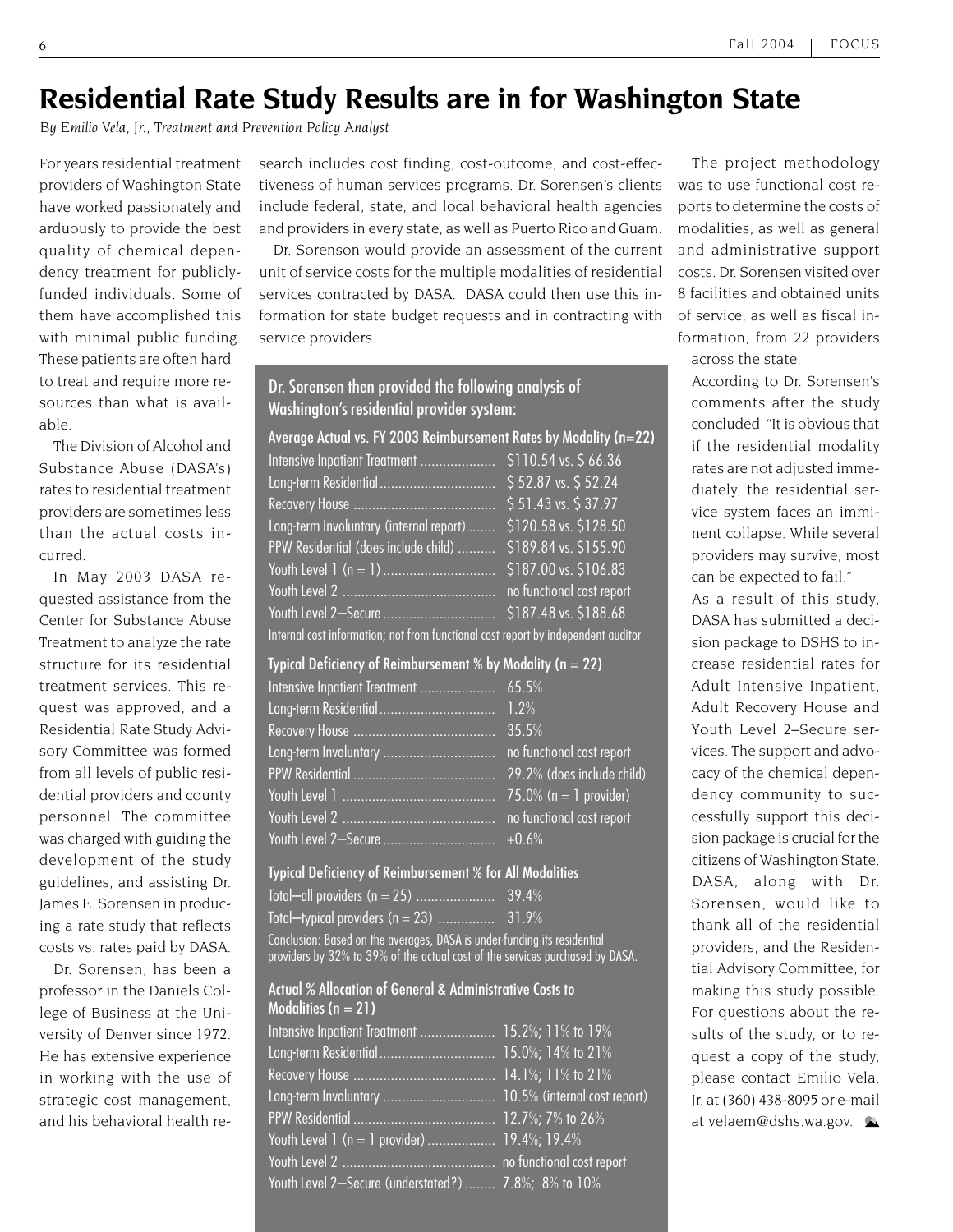### **Survey Shows Most Clients Satisfied with Chemical Dependency Treatment**

*By Felix Rodriguez, Ph.D., Research and Evaluation*

Over 95 percent of adults and about 92 percent of youth clients in communitybased chemical dependency treatment programs in Washington State reported they were satisfied with the service they received, according to the latest client satisfaction survey commissioned by the Division of Alcohol and Substance Abuse (DASA). The statewide survey, which has been conducted annually since 2001, also found that over 91 percent of clients in the Department of Corrections (DOC) treatment programs reported they were satisfied with the service they received.

During the week of March 22, 2004, 403 treatment agencies in Washington State volunteered to administer the survey to their clients. That number represents 87.2 percent of the 462 certified chemical dependency treatment centers in the state. Slightly over 95 percent of the public treatment agencies and 76 percent of the private treatment agencies participated in the survey. A total of 17,923 adult and youth clients in community and correctional treatment programs completed the survey, representing nearly 75 percent of clients receiving treatment in participating agencies during the week of the survey.

#### **DASA has recently released the results of the survey in a report entitled** *Clients Speak Out 2004***. The following are other key findings presented in the report:**

- Ninety-seven percent of adults and 96 percent of youth clients in community treatment programs and over 96 percent of DOC clients reported that staff treated them with respect.
- About 90 percent of adults and about 81 percent of youth clients in community treatment programs reported they would come back to the same program if they were to seek help again.
- In community adult programs, the proportion of private pay clients reporting they were satisfied with the service they received was similar to that of publicly-funded clients in intensive inpatient (94.7 percent versus 93.5 percent), outpatient (96.8 percent versus 95.3 percent), and methadone (92.6 percent versus 93.1 percent).
- $\blacksquare$  In community residential programs for youth, the proportion of youth clients reporting that staff treated them with respect continued to move upwards from 86 percent in 2002 to 92 percent in 2004.
- The proportion of DOC long-term residential clients reporting they were satisfied with the service they received continued to move upwards from 61 percent in 2002 to 83 percent in 2004.

A copy of *Clients Speak Out 2004* may be obtained from the Washington State Alcohol/Drug Clearinghouse by calling 1-800-662-9111 or (206) 725-9696 (within Seattle or outside Washington State), by writing to 6535 5th Place South, Seattle, Washington 98108-0243, or by e-mailing clearinghouse@adhl.org.

Chemical dependency treatment agencies interested in participating in the 2005 survey should contact Felix Rodriguez, Ph.D., by phone at (360) 438- 8629 or by e-mail at rodrifi@dshs.wa.gov.

### **Risk Factors Identified in Inhalant Abuse**

New research shows that young people who have been treated for mental health problems, have a history of foster care, or who already misuse other drugs have an increased risk of using or becoming dependent on inhalants. In addition, adolescents who first begin using inhalants at an early age are more likely to become dependent on them. The study was funded by the National Institute on Drug Abuse (NIDA), National Institutes of Health (NIH), Department of Health and Human Services.

The most commonly used inhalants reported by participants were glue, shoe polish, and gasoline. Other inhalants used included nitrous oxide, lighter fluid, spray paints, correction fluid, and paint solvents. Boys were more likely to have ever used gasoline or nitrous oxide, while girls favored glue, shoe polish, spray paints, correction fluid, and aerosol sprays.

Approximately 9 percent of the survey participants – representing nearly 2 million adolescents nationwide – reported having ever used inhalants in their lifetime. The report also found:

- Adolescents who reported first use of inhalants at age 13-14 were six times more likely to be dependent on inhalants than those who started using inhalants at age 15-17;
- Adolescents with a history of foster care placement were about five times more likely to become dependent on inhalants than those never placed away from home;
- Adolescents who were treated for mental health problems were more than two times as likely to be dependent on inhalants.

Fact sheets on the health effects of drug misuse, and information on NIDA research and other activities can be found on the NIDA home page at http://www.drugabuse.gov.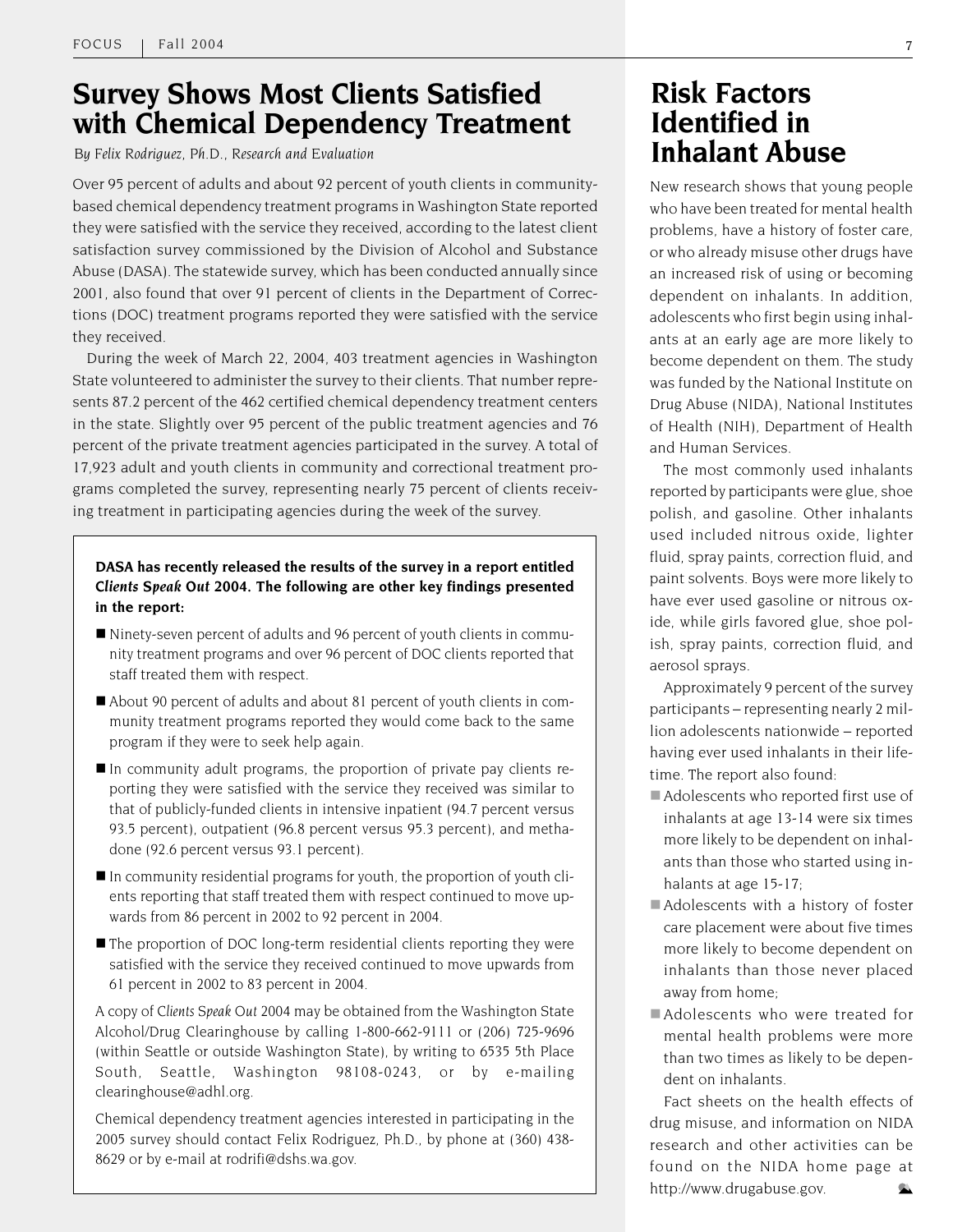### **Surveys Show Decline in Teen Marijuana Use as Awareness About Risks of Marijuana Grows**

Anti-drug efforts to educate teens and parents about the harms of marijuana and other drugs continue to have a positive impact on youth attitudes and drug use trends. Two recent studies announced by Drug Czar John Walters and SAMHSA Administrator Charles Curie highlighted major declines in youth marijuana use and a link between these declines and anti-drug efforts.

The new research also showed a decline in youth use of other illicit drugs and demonstrated the importance of parents in driving anti-drug behavior.

"It is encouraging news that more American youths are getting the message that drugs are dangerous, including marijuana," said HHS Secretary Tommy G.Thompson.

Director Walters attributed much of the declining drug use among youth to the National Youth Anti-Drug Media Campaign, which has created ads that show the risks of marijuana use by young people. The full survey results can be viewed online at www.oas.samhsa.gov.

Additional information about marijuana and Campaign resources can be obtained from www.TheAntiDrug.com or www.mediacampaign.org.

According to the key findings from the National Survey on Drug Use and Health (conducted between 2002 and 2003):

- $\blacksquare$  The number of American youth between the ages of 12-17 who have ever used marijuana declined five percent;
- Current marijuana use (past 30 days) among 12 to 13 year olds declined by nearly 30 percent;
- $\blacksquare$  The number of youth ages 12-17 that were "heavy users" of marijuana (those smoking either daily or 20 or more days per month) declined 20 percent;
- **Perceptions of great risk associated with us**ing marijuana increased 8 percent for youth;
- Youth who believe that their parents would "strongly disapprove" of marijuana had use rates fully 80 percent lower than those whose parents would not strongly disapprove (5.4 percent use vs. 28.7 percent use rates).



### **Partnership for a Drug-Free America (PDFA) Findings**

Research by Roper Public Affairs & Media conducted in 2004 shows that teenagers exposed to advertising warning them about the dangers of marijuana are more likely to see risks in using the drug and less likely to experiment. "Teens who are seeing these ads report greater understanding about marijuana's risk, and lower marijuana use," said Steve Pasierb, president and CEO of the Partnership, the organization that produces the ads.

Nearly 90 percent of teens say they have seen one or more anti-drug ads.

■ Among teens with high exposure to anti-drug advertising, 44 percent indicated that the anti-drug advertising makes them less likely to try or use drugs – compared to 38 percent for those who did not report seeing any of the ads within the past few months.

Nearly two-thirds of teens who report exposure to any of the anti-marijuana ads say there is a great risk in using marijuana regularly.

### **New Policy Lead for Certification Section**

*By David Curts, Certification Supervisor*

Debra Cummins joined DASA as the new Certification Policy Lead Worker in October. Debra comes to DASA with 18 years of experience in the chemical dependency treatment field. She is a graduate of The Evergreen State College. She has worked at Thurston/Mason Community Mental Health, Recovery Northwest, Thurston and Mason Addictions Recovery Center, and at St. Peter Chemical Dependency Center, where she has been

employed for the past nine years and served as the Adolescent Services Manager and Supervisor for the past three years.

For recreation, Debra competes in marathons, triathlons, and climbs mountains. She lives in Lacey with her husband and four children.

Debra will be filling the position vacated by John Cox, who decided to seek employment in Vancouver to help aging

family members. John did a terrific job for the Certification Section, where he managed Opiod Treatment Program accreditation, a federal accreditation body grant, DASA's incident/complaint response program, and rewrites to the Washington Administrative Code (WAC) and the WAC Implementation Guide. We wish John well, and know he will continue to contribute to our field in the years to come.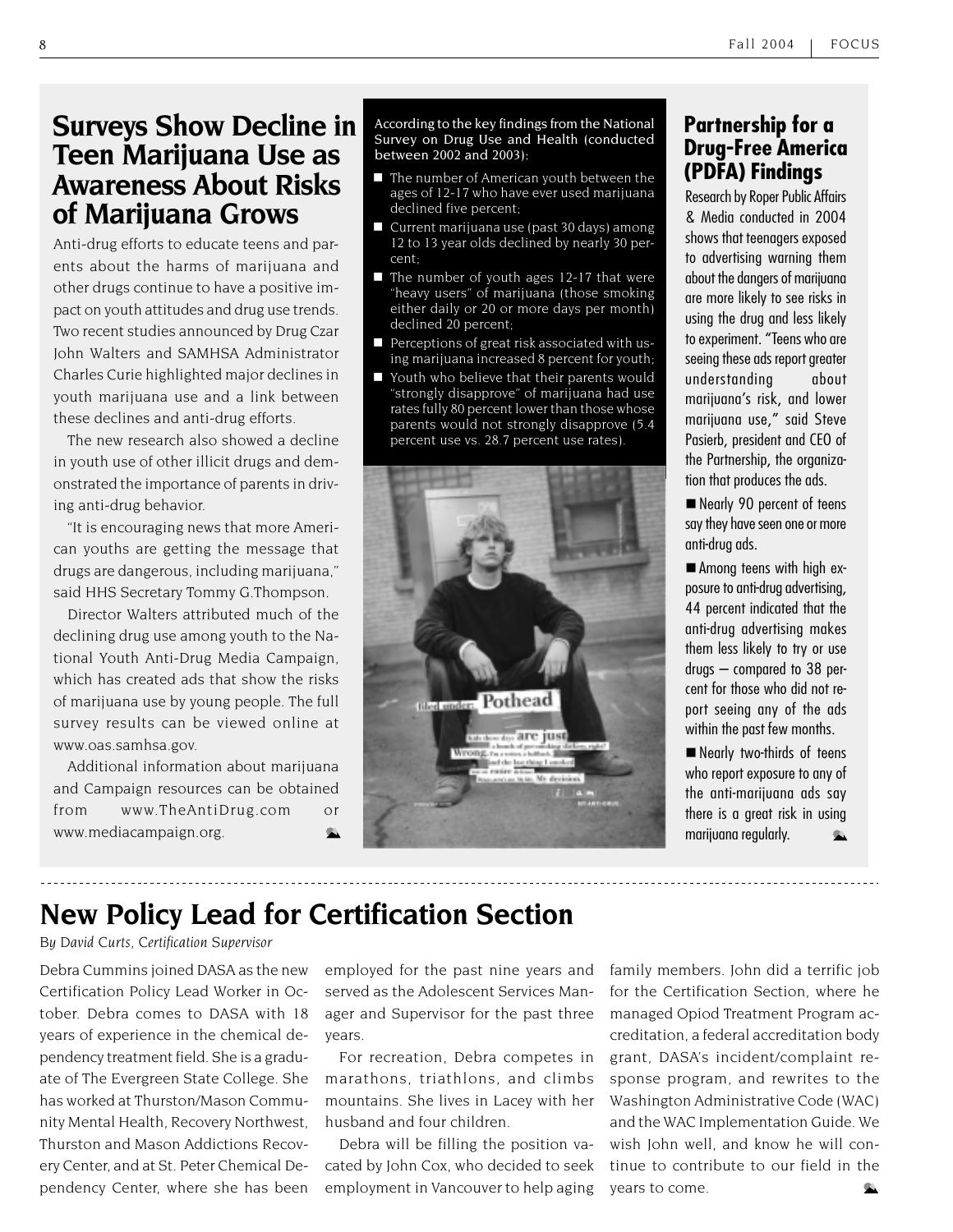### **Get Ready for National Mentoring Month**

*By Tom Pennella, Deputy Director, Washington Mentoring Partnership*

In January 2005, we will celebrate the 4th Annual National Mentoring Month. The centerpiece of National Mentoring Month will be "Thank Your Mentor Day", which will be celebrated on Tuesday, January 25. On that day, many Americans will reach out to thank and honor those individuals who encouraged and guided them, and who had a lasting impact on their lives.

The theme for Thank Your Mentor Day is "Who mentored you? Thank them…and pass it on!" The idea behind "Who mentored you?" is to help people connect to the importance of mentoring by encouraging them to think about people in their lives during their formative years - family members, teachers, coaches, neigh-



"For me, I feel like I'm contributing back to society. Instead of giving money that I don't know where it's<br>going, I can see what I'm doing. It makes me feel good. I don't plan to<br>do any miracles; I just want to make one small difference."

– quote from a mentor

bors, employers, and friends - who encouraged them, showed them the ropes, and helped them become who they are today. The campaign's message is that, today, too many young people do not get enough of that kind of support; mentoring programs can help fill the gap but need more volunteers.

Thank Your Mentor Day will promote "Three Ways to Honor Your Mentor":

- 1. Contact your mentor directly to express your appreciation
- 2. "pass it on" by becoming a mentor to a young person in your community
- 3. write a tribute to your mentor for posting on the campaign's website (www.whomentoredyou.org)

Information about the Washington Mentoring Partnership is also available online at www.washingtonmentoring.org, by calling (360) 438-8494, or emailing pennetx@dshs.wa.gov.

## **Stephen Bogan Honored at Counselor Camp**

*By Judi Bixby*

What an amazing event! In September the Washington State Adolescent Chemical Dependency Treatment Providers Association (WSACDTPA) hosted the 10th Annual Counselor Camp for over 150 participants. Counselor Camp is a two-day training held at Camp Cispus up on Mount Rainier, primarily for line staff in youth chemical dependency treatment centers.

I was told that these naming ceremonies usually take at least a year. I felt so honored and humbled by this acknowledgment of my 28 years in the field. Tribal folks let me speak, to which I talked about all of us being an imperfect band of youth healers. And that I am blessed to work with providers, DASA staff, and community members who care so passionately about youth in pain. The spirit of healing youth is the main reason I am here. – Stephen Bogan



many young counselor trainees at the Camp.

 A conference highlight was when the Yakama Nations Youth Treatment Center Staff honored Stephen Bogan, the DASA Youth Treatment Program Lead. The honoring was for all his work on behalf of addicted youth and their families. This honoring was demonstrated by giving Stephen an Indian name. His Indian name is X`uXuX (Raven). He was also honored with a blanket, which he

DASA is one of the sponsors of this event. Training topics included: Anger and Depression in Youth, Canoe Journey for Youth, Adolescent Development, Partnering with School Districts, and Father/Son Relationships. Other events included: a community building craft area (we're talking God boxes and Prayer pouches) and a S'mores roast around a camp fire that also included music from some of the various treatment center musicians. In light of the concerns about counselor shortages in the chemical dependency field, it was rewarding to see

re-gifted to Christeen Thomas-Eblen. A small give-away followed the naming.

The WSACDTPA takes great pride in being able to provide this quality training for youth counselors that have dedicated their lives to supporting and passionately addressing recovery from addiction in adolescents and families. Counselors came back from this event reporting that they had received great and practical education and had been re-energized to be able to continue doing this work for another year. C.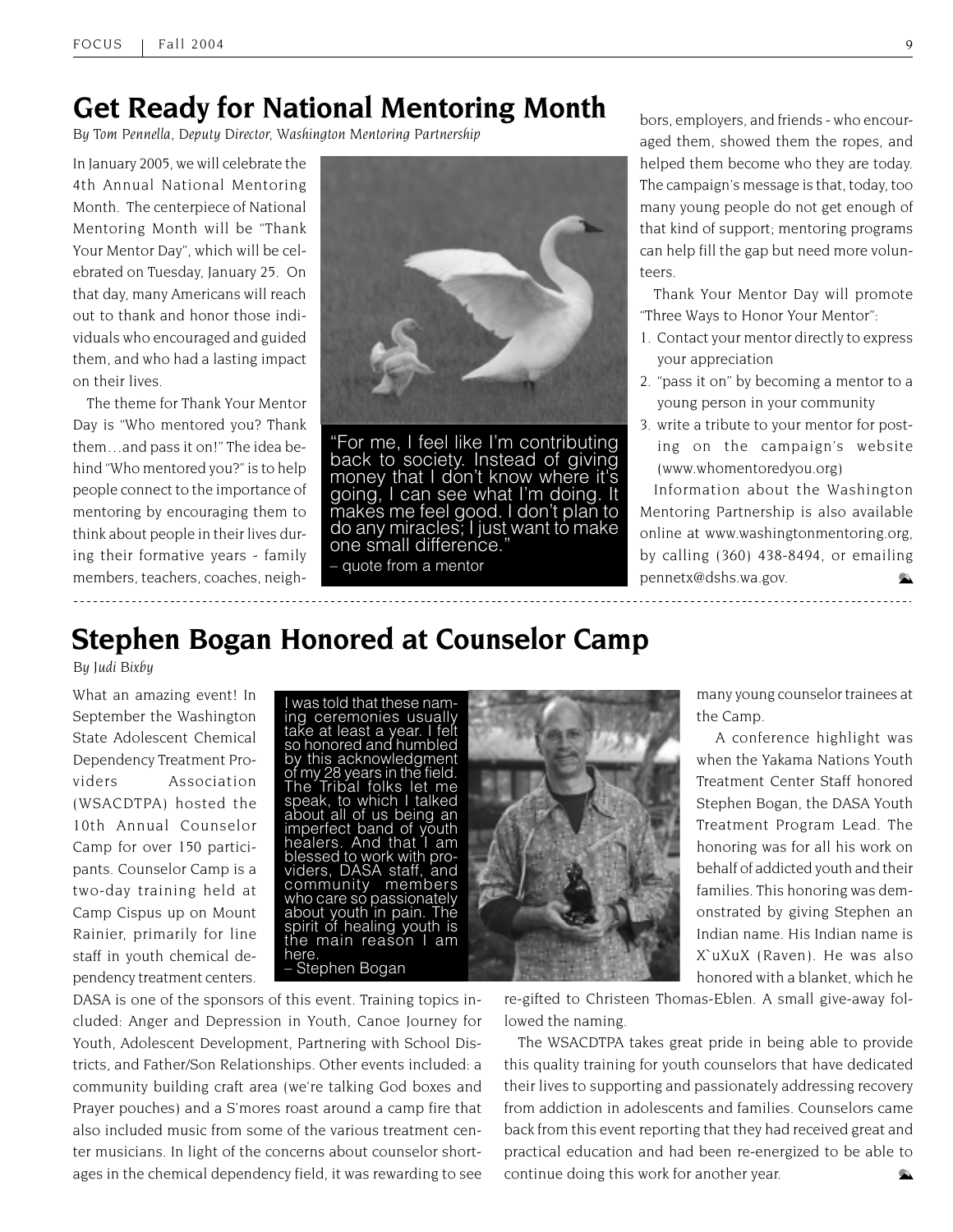#### **Ken Stark Appointed to SAMHSA Advisory Council**

Ken Stark, Director of the DSHS Division of Alcohol and Substance Abuse, is among three individuals – including a member of the Bush family – who were named to the National Advisory Council of the Substance Abuse and Mental Health Services Administration (SAMHSA) earlier this year.

Two other appointees, announced in June, are James Aiora Jr., lieutenant governor of Hawaii, and Columba Bush, wife of Florida Governor Jeb Bush. As lieutenant governor, Aiora included drug misuse as a public-safety issue in Hawaii. He previously served on the Corrections Population Management Commission and the Advisory Committee of the Hawaii Drug Court.

Bush promotes a number of issues related to addiction prevention. She is on the board of the Columbia University Center of Addiction and Substance Abuse (CASA), as well as the board of Phoenix House, which promotes the treatment and prevention of drug misuse. Bush's daughter, Noelle, has had a highly publicized battle with prescription-drug abuse.

Stark has worked in the addiction prevention and treatment field since 1971. He previously served on SAMHSA's National Committee for Women's Services.

SAMHSA's National Advisory Council advises, consults and makes recommendations to the Secretary of Health and Human Services, the Assistant Secretary for Health, and SAMHSA's administrator regarding efforts being carried out by and through the agency.

This announcement was edited and reprinted from Join Together Online, October 25, 2004 (www.jointogether.org).

### **The NorthWest Deaf Addiction Center Project Receives Governor's Award for Public Value and Benefit**

Services (DSHS) teams were selected by Governor Gary Locke to receive a prestigious 2004 Governor's Awards for Quality and Performance.

"The improvements we've made in state government are a direct reflection of our outstanding state workforce," Governor Locke said. "I believe Washington has the top state employee team in the country. These award winners are truly the best of the best."

The Governor's Awards for Quality and Performance are presented every six months. Governor Locke recognizes

agencies that have achieved significant, measurable, and sustainable

the services that they deliver to their customers, and the value they provide to the public.

"The projects we're recognizing have one other critical characteristic in common – they are all examples of caring about and helping people," Governor Locke told the recipients. "We are at our best when we remember our fundamental purpose - to serve the public and help people. I am proud of today's award winners, and proud of all our state employees."

#### **Award given for serving deaf and hardof-hearing citizens who struggle with alcohol or drug abuse**

The DSHS NorthWest Deaf Addiction Center Project, a partnership of the Division of Alcohol and Substance Abuse, (DASA) and the Office of Deaf and Hard of Hearing received the Governor's Award for Public Value and Benefit.

Within DSHS, DASA and the Office of Deaf and Hard of Hearing serve deaf and hard-of-hearing citizens who struggle

Two Department of Social and Health with alcohol or drug abuse. Through these two parts of DSHS, the state provides addiction treatment to low-income, deaf and hard-of-hearing citizens in an appropriate communication format, usually American Sign Language. The combined costs of these clients are considerable. DSHS is always looking for ways to better serve these clients at lower costs.

#### **Project reduced costs for deaf and hard-of-hearing clients by over \$70,000 per month**

To better meet the needs of these clients, DSHS worked with Clark County and lo-

> cal providers, as well as other community interests to develop a new program in Clark

County. That program is the NorthWest Deaf Addiction Center, a branch of the Pacific Crest Consortium. By establishing a treatment program that included staff that could communicate with sign language, this project reduced costs for deaf and hard-of-hearing clients by over \$70,000 per month for an annual savings of \$880,000.

This project worked to help deaf and hard-of-hearing clients obtain alcohol or drug abuse treatment more efficiently and effectively by eliminating barriers to treatment. Deaf and hard-of-hearing clients receiving substance abuse treatment through the new system had much better outcomes than deaf clients historically. The outcomes included lower costs, excellent client satisfaction reports, and improved treatment completion rates. To learn more about the NorthWest Deaf Addiction Center, go to http:// www.nwdac.org/.

With the success of this project, DASA is considering a similar program for deaf and hard-of-hearing youth. C.

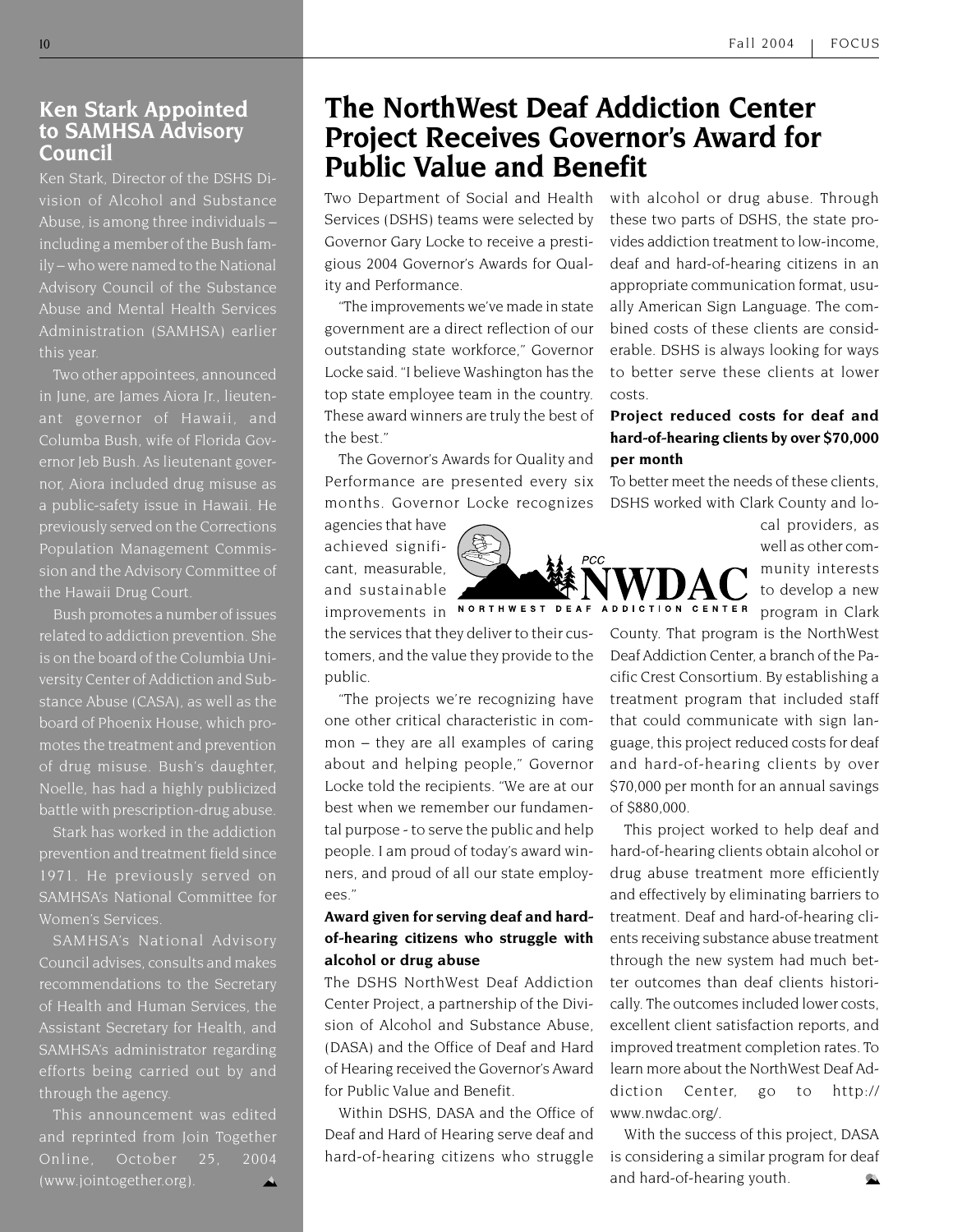### **Statewide Latino Youth Conference Coming to Seattle Center**

#### *By Claudia Alvarado*

The Mañana Coalition is currently recruiting Latino high school youth from throughout King County to participate in the planning of the 2005 Latino Youth Conference. The Mañana Coalition is a drug and alcohol prevention program for Latino youth based at Consejo Counseling and Referral Services. Community members, social service providers, school representatives, and artists who felt there was a lack of positive activities and resources for Latino youth in the city of Seattle created the coalition in 1995. They sought to create activities that would encourage leadership development, artistic and cultural expression and community service.

One of the Coalition's projects is an annual Latino Youth Conference that attracts youth throughout Washington State. The goal of our Conference is to provide Latino youth with increased opportunities to develop leadership skills, connect with other youth who are involved in positive organizing activities for the community, and build meaningful mentoring relationships with adults. The Conference itself engages youth in workshops that address issues such as:

- substance abuse prevention,
- teen violence prevention,
- Latino academic achievement,
- overcoming barriers to post secondary education, and
- employment and life skills development.



The Conference also provides the opportunity for youth to learn about their roots, build cultural pride, and increase their exposure to Latino performers, artists, and role models.

We are currently planning for the 10th Annual Latino Youth Conference that will be held on February 11, 2005 at the Seattle Center's Northwest Rooms. If you are interesting in actively taking part in organizing any aspect of the conference, are interested in volunteering that day, or want to attend this conference, please contact Claudia Alvarado (Mañana Coalition Program Coordinator) at (206) 461-4880 ext. 168 or Claudia@consejo-wa.org.

### **Tobacco Prevention Programs Work, Save Money**

The prevalence of current cigarette use among high school students nationally has declined significantly since the late 1990s, according to data from the national Youth Risk Behavior Survey (YRBS). The authors note that "although the declines in cigarette use are encouraging, prevention efforts must be sustained if the nation is to reach its 2010 national health objective" of 16% prevalence or less. They encourage continuing current efforts such as media campaigns, presenting more nonsmoking role models, and instituting school-based programs in conjunction with community activities.

The 2002 Washington State Healthy Youth Survey also found significant reductions in youth smoking: 22.7 percent of 12th graders (down from 27.6%), 15% of 10th graders (down from 19.8%), and 9% of 8th graders (down from 12.5%).

For adults, Washington State's Tobacco Prevention and Control program recently reported a drop from 22.4 percent in 1999 to 19.7 percent in 2003, which will save at least \$1.4 billion in future medical costs. This is lower than the national median (22 percent), making Washington one of only 10 states with an adult smoking rate lower than 20 percent.



SOURCE: Adapted by CESAR from the Center of Disease Control and Prevention, Department of Health and Human Services "Cigarette<br>Use Among High School Students — United States, 1991-2003." Mothidity and Mortality Weekly Repo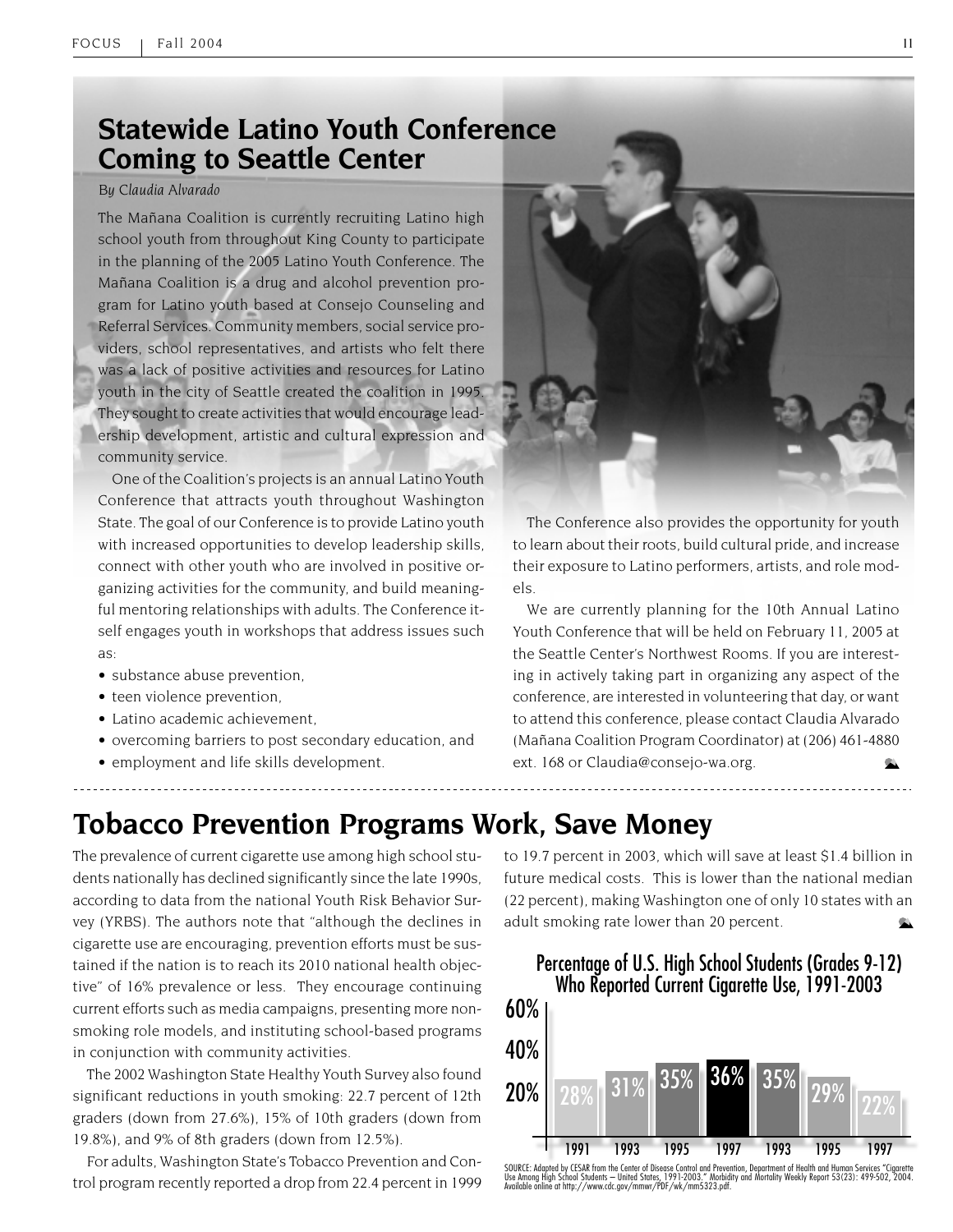### **News From DASA Region 1**

Beginning with this issue, DASA will feature information from each of its six regional offices. Look for information from Region 2 in the Winter issue, where Ella Hanks, Regional Administrator, will introduce two new regional managers: Stephanie Wise and Eric Larsen.

#### Who does Region 1 Serve?

The Region 1 Office, located in Spokane, provides technical assistance and contract monitoring for DASA prevention and treatment service providers in Spokane, Chelan, Grant, Adams, Whitman, Lincoln, Pend Oreille, Stevens, Ferry, Okanogan, and Douglas Counties.

#### Who are the DASA staff who serve Region 1?

- Ray Antonsen is the Region 1 Administrator who was born 200 years too late. He visions himself as a mountain man who wanders the mountains, canoes lakes and streams, and escapes to the outdoors whenever possible. He is tolerated by his wife, step-daughter, daughter, son, and 10 1/2 grandchildren! (Donations for birthday and Christmas gifts gladly accepted.) Ray has been the Region 1 Administrator for the past 16 years, and has worked in the CD field since 1980. Ray has also been employed in the past as a mental health therapist, CD counselor, resource manager, parole officer, lumber mill foreman, and a variety of other jobs prior to finding a home in DASA. Ray may be reached at (509) 329-3733 or antonrf@dshs.wa.gov.
- Shannon Flemister, an Office Assistant Senior, has worked with the state for almost two years now. She is raising two children, two cats, a dog, a frog and a fish. She attends Whitworth College's evening program, pursuing a Bachelor's degree in Organizational Management. Her dream is to earn a master's degree in Psychology so she can be a counselor. She enjoys gardening, aerobics, spending time with her children, reading, playing cards, board games, and computer games. Shannon may be reached at (509) 329-3736 or flemism@dshs.wa.gov.
- Shelli Young, Regional Prevention Manager, has worked for DASA for five years. She is interested in art and design, writing, and social issues, especially social justice, homelessness and building safe , nurturing environments for young people. She has four daughters, ages 12-24, a son-in-law, and a new grandson (finally, boys!). Shelli may be reached at (509) 329-3734 or youngsv@dshs.wa.gov.
- Mary Testa-Smith, Certification Specialist, is a native of New York City. She has been a CD treatment professional since 1979, and college instructor since 1986, currently teaching part-time at EWU. She is married, and has five children (ages 12-34) and two grandsons. She is the First Chair violist with the Lilac City Symphony Orchestra and a member of Spokane Theatrical Group's Board of Directors. Prior to entering the CD field, Mary was the music and drama critic for a daily newspaper, the editor of Connecticut's statewide literary magazine, and a freelance writer with a number of publication credits. She speaks rudimentary Russian, French, and Latin, and excels at Ms. PacMan and Zuma. Mary may be reached at (509) 329-3735 or testam@dshs.wa.gov.
- Cyndi Beemer, Regional Treatment Manager, joined the Region 1 Team in October. Cyndi, a member of the Colville Tribe, has 13 years of adolescent and adult treatment experience, as well as an MSW. She says the Creator had many plans for her, one of them being committed to helping people. She has a grown daughter, who has recently blessed her with a wonderful grandchild. Along with





spending time with her family, she enjoys hiking, yoga, beadwork, camping, hunting and knowing that she has the opportunity to be a role model for other Native American women seeking happiness and success. Cyndi may be reached at (509) 329-3733 or beemcj@dshs.wa.gov.

#### What Were Some Important Events Over The Last Year?

- On March 11, 2004, the Kalispel Tribe and Camas Institute (branch office of the Kalispel Tribe) were certified by the Division of Alcohol and Substance Abuse (DASA) as outpatient providers.
- On March 29, the QPR (question, persuade, and refer) Suicide Intervention Training was held for Region 1 chemical dependency treatment providers at Eastern State Hospital. Approximately 50 counselors participated in the event.
- The Region 1 Counselor Academy was held at Spokane Falls Community College in August. This training had classes in Law and Ethics; Pharmacology; education awareness on issues facing the Gay, Lesbian, Bisexual, Transexual, and Questioning (GLBTQ) community; and treatment best practices. Seventy counselors from private agencies, county-funded programs, and tribes participated in the event.  $\overline{\phantom{a}}$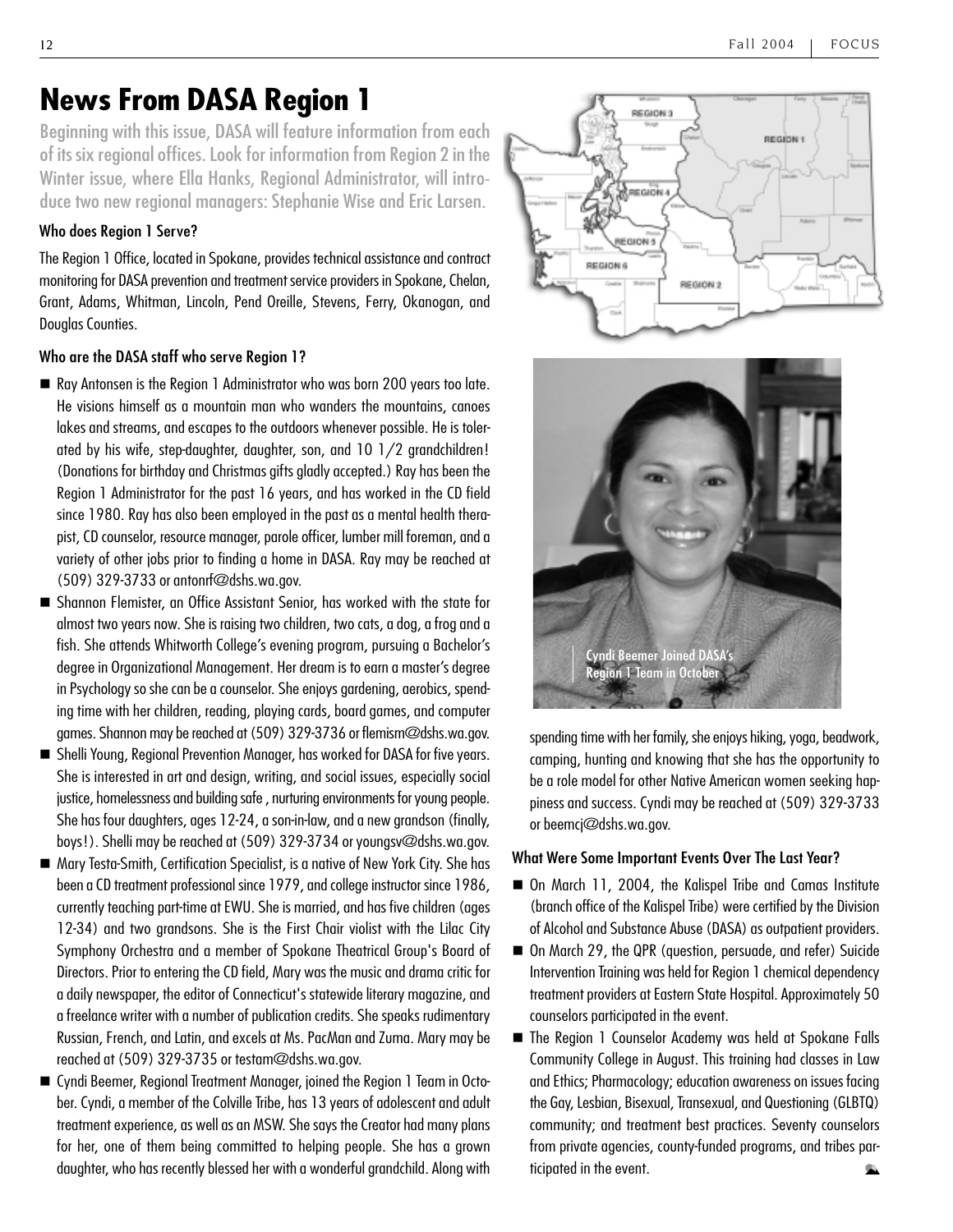### **Mel Schulstad Receives National Honors**

*By Neil Scott, Alliance for Recovery*

Mel Schulstad, a highly decorated retired U.S. Air Force Colonel and nationally recognized ambassador for alcoholism recovery, was honored at the National Press Club in Washing-

ton, D.C. in September for his lifetime contributions to the recovery movement.

Colonel Schulstad, whose has been in recovery for 39 years, is the president of the Alliance for Recovery and is the cofounder and former president of the National Association of Alcoholism and Drug Abuse Counselors (NAADAC). In addition, he served on the Washington State Citizen's Advisory Council for seven years, four as chairman.

Johnny Allem, President of the Johnson Institute, hailed Colonel Schulstad as a national hero. "Mel Schulstad represents the epitome of how recovery gives back to society what addiction has taken away," said Allem.

"Alcoholism is nothing to be ashamed of. It is simply a chronic, progressive disease that can be successfully treated. I am living proof that you don't have to die for a drink," said Schulstad. "It is an honor to receive this award," he continued, "but the real honor is to be able to share my experience, strength and hope with others so that they may experience 

the reality of recovery."

During his military career, Colonel Schulstad was twice awarded the Distinguished Flying Cross for valor in Combat

> Air Operations in the European Theater in World War II.

> In 1979 NAADAC established the Mel Schulstad Award to honor outstanding work performed by individuals in the alcoholism field. In addition Mel Schulstad was honored by the United States Secretary of Health and Human Services for his major contributions in the planning and development of national initiatives for alcoholism and drug dependence.

> Mel Schulstad, who resides in Sammamish, Washington, co-authored the best-selling book *Beyond the Influence*, along with Katherine Ketcham and William Asbury.

The first annual "America Honors Recov-

ery" awards luncheon was sponsored by the Johnson Institute, a 40 year pioneer in creating successful strategies in alcoholism intervention, treatment and recovery. The event, which honored eight outstanding Americans, was co-chaired by former Georgia Senator Max Cleland and former White House Deputy Chief of Staff Michael Deaver. 

### **Learning From the Past** Region 2 Baby Boards Wrap Prevention in Pretty Colors

Learning from the past can prevent problems in the future. So goes the reasoning underpinning a new project in the Toppenish Office of the Division

of Children and Family Services.

Toppenish staff member, Katherine Ward, is the project's proud mother. In writing the proposal for Project Baby Board, Ms. Ward focused on creating a culturally appropriate environment for Native American newborns.

"In Toppenish, more than 80% of our clients are Native American," she explains. "Unfortunately, we average one infant born each month who tests positive for drugs. More than half of these infants are Native American."

Ms. Ward asked health care providers how best to care for these drug-affected infants. "They recommended tightly wrapping or swaddling drug-affected infants."

Project Baby Board borrows from the past to provide comfort for these drug-affected infants of today. "Native Americans in the Northwest have used baby boards



"The practice of placing infants in baby boards has been shown to be helpful in working with drug-affected and nervous disorder babies.<br>- Katherine Ward

to carry their infants for hundreds of years. Baby boards are used to wrap the infant securely," Ms. Ward wrote in her proposal. "As the baby is placed in the board, it is reminded of the safe place it came from (i.e., the mother's womb). The infant feels safe on the board. The practice of placing infants in baby boards has been shown to be helpful in working with drug-affected and

nervous disorder babies."

 Project Baby Board is funded at a level of \$1,500 to purchase and track 10 baby boards for DCFS clients. The project began in Sept., 2004 and will conclude in Feb., 2005. Ms. Ward has provided training to Child Protective Services (CPS) staff in Toppenish and plans to train Child Welfare Services (CWS) staff in the near future. In addition, she is willing to train foster and relative caregivers in the proper use of baby boards.

 Noelle Eagleheart, a member of the Yakama Nation, built and delivered the baby boards. Each board is unique and stays with its owner for a lifetime. The child can be carried in the baby or cradle board for about two years. To date, three of the 10 boards have gone home with three very young clients of the Toppenish DCFS Office. Ġ.



award, but the real honor is to be able to share my experience, strength and hope with others so that they may experience the reality of recovery. – Mel Schulstad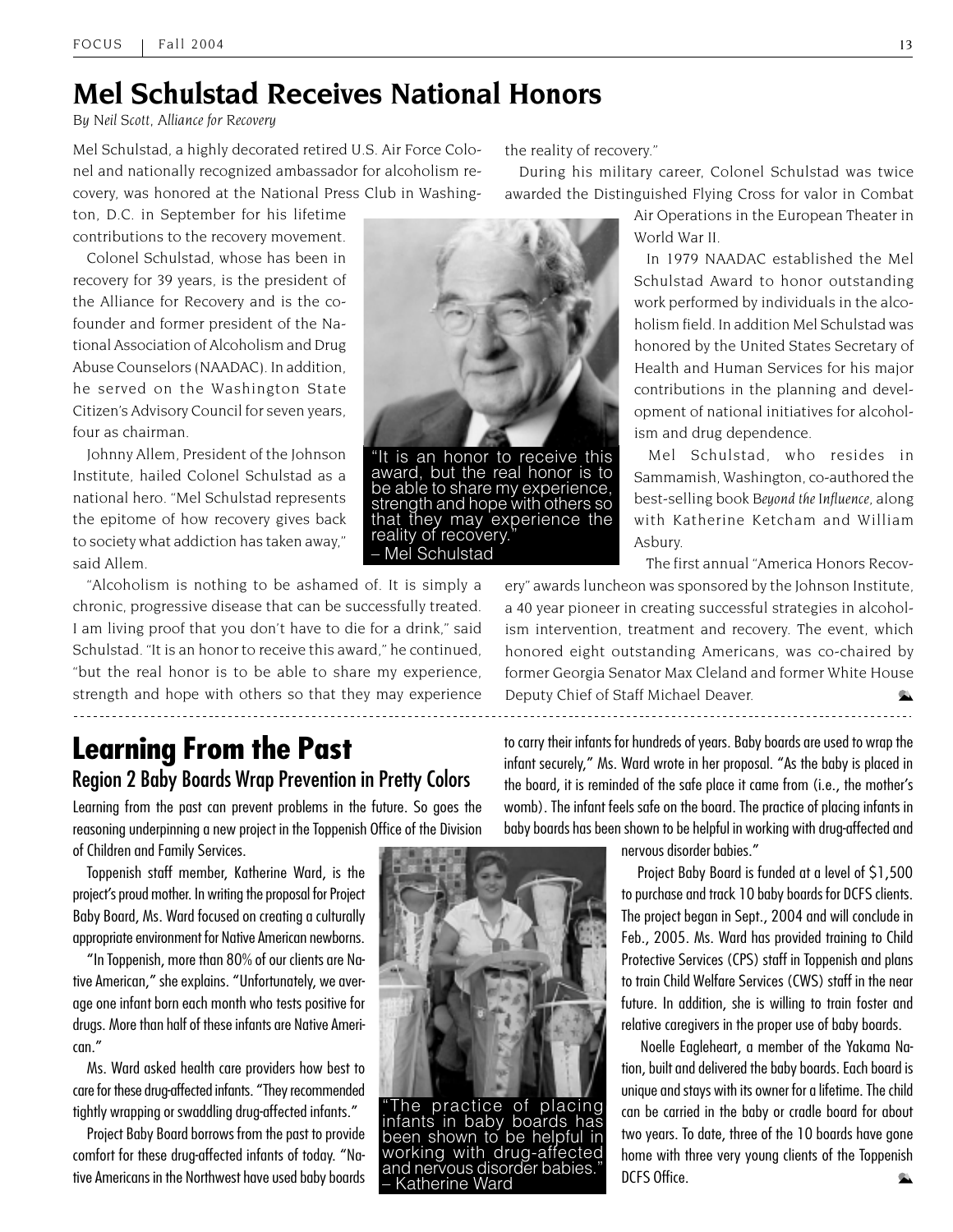### **Washington Receives Recovery Grant**

*By Vince Collins, ATR Director*

In August, the Substance Abuse and Mental Health Services Administration (SAMHSA) announced \$100 million in Access to Recovery (ATR) grants to provide people seeking drug and alcohol treatment with vouchers for a range of appropriate community-based services. By providing vouchers, the grant program promotes client choice, expands access to a broad array of clinical treatment and recovery support services, including services provided by faith- and community-based programs, and increases the substance abuse treatment capac-

John Walters, Director of the National Drug Control Policy said, "Treatment works. But addiction is not a one-size-fits-all disease. This program represents the next step in our ability to treat this disease, opening the door to a full range of treatment providers, and offering treatment access to thousands of Americans who would otherwise remain trapped in the maze of addiction."

Washington State has been awarded \$7.6 million per year for the next three years for a total of approximately \$22.8 mil-

ity. Washington State is a recipient of one of these grants.

The grants are being awarded to 14 states and 1 tribal organization. Three-year grants are being awarded to California, Connecticut, Florida, Idaho, Illinois, Louisiana, Missouri, New Jersey, New Mexico, Tennessee, Texas, Washington, Wiscon-



lion. The state plans to utilize its ATR grant to provide clinical drug and alcohol treatment and recovery services to low-income individuals in crisis who are involved with Child Protective Services, shelters and supported housing, free and low income medical clinics, and community detoxification programs.

sin, Wyoming, and the California Rural Indian Health Board. In fiscal year 2005, President Bush has proposed doubling the funding for ATR to help even more of those seeking treatment.

"Giving people the power to choose a treatment program that reflects their values and needs can help them triumph over addiction and achieve recovery," HHS Secretary Tommy G. Thompson said. "Access to Recovery will help Americans who are seeking treatment but are unable to obtain care. This program is designed to help people reach recovery in body, mind, and heart."

The grant will fund programs in six counties of Washington, one in each region. They are Clark, King, Pierce, Snohomish, Spokane, and Yakima counties. Each program will offer a full range of treatment services and increase the number of providers trained and qualified to offer recovery services, particularly faith-based. Services are anticipated to be available by the end of 2004.

Further information is available from Vince Collins at 360-438-8226.

# **New Guide to Educate Government Leaders About Effective Drug Policies**

Join Together, a project of the Boston University School of Public Health, recently published a guide intended to help public officials learn about practical policies that, if adopted, can help save lives and restore families. The publication, 10 Drug and Alcohol Policies That Will Save Lives, outlines ten policies that are based on scientific evidence, and were developed by groups of national experts and community leaders. Following are highlights from the guide.

#### Preventing Underage Drinking

- 1. Increase alcohol prices through taxes, particularly on beer.
- 2. Limit alcohol advertising and promotional activities that target young people.
- 3. Adopt laws that will prevent alcohol-related deaths and injuries among young people.

#### Treating Addiction

- 4. Require and enforce equal insurance coverage for drug and alcohol treatment.
- 5. Support the development and use of effective medications for addiction treatment.
- 6. Make screening for alcohol and drug problems a routine part of every primary care and emergency room visit.
- 7. Give higher payments to providers who get better results.

#### Reducing and Preventing Crime

- 8. Require effective treatment and continuing, supervised aftercare programs instead of incarceration for non-violent drug and alcohol offenders.
- 9. Repeal policies that prevent ex-offenders from returning to full participation in society.
- 10. Support the work of community coalitions.

The full publication, including references,<br>is available online at: is available online at: http://www.jointogether.org/sa/action/tenpolicies/ http://www.jointogether.org/sa/action/tenpolicies/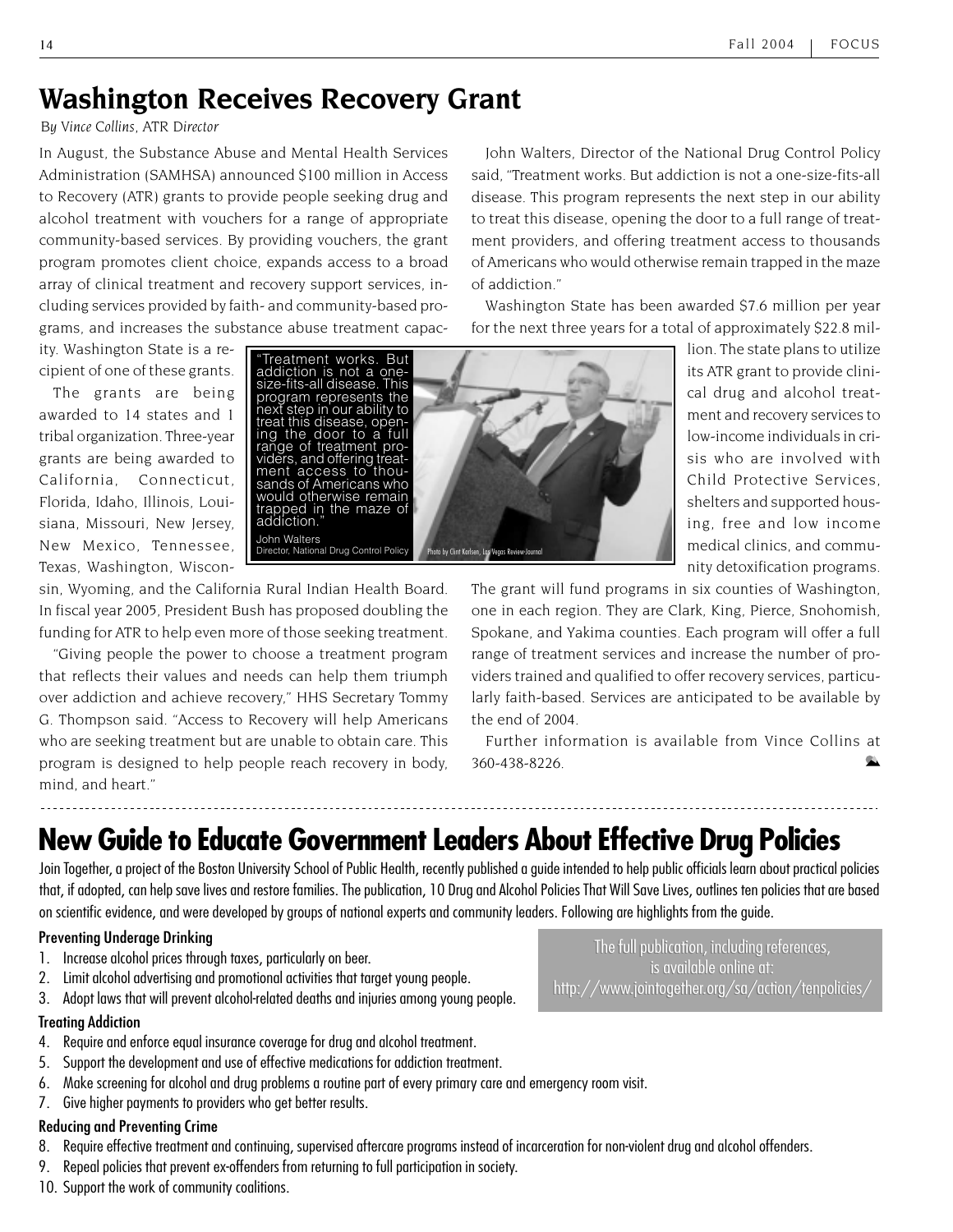Last Summer the Division of Alcohol and Substance Abuse (DASA) encouraged communities in Washington to get involved in promoting National Alcohol-

### **Washington Promotes Recovery Month**

ism and Drug Addiction Recovery Month. We distributed information about Recovery Month resources, including a proc-

lamation by Governor Locke, and encouraged organizers to post their events on the Recovery Month website. Governor Locke's office joined the campaign by printing recovery month information, the website, and the 24-Hour Alcohol/Drug Helpline's contact information, in the September 23rd issue of the Governor's weekly newsletter, Working Capital (www.governor.wa.gov/news/newsroom.htm).

DASA recognizes and applauds the following organizations for sponsoring events to promote Recovery Month, and it's theme, Join the Voices for Recovery:

**Clallam County:** County Commissioners issued a Recovery Month Proclamation

**Clark County:** Sponsored a Recovery Month community forum, and "Hands Across the Bridge" awareness event.

#### **King County:**

■ Public Health of Seattle and King County, Alcohol & Other Drug Prevention Program, coordinated education and recognition events with several of their departments that included newspaper and radio ads reaching over one million listeners and 915,000 readers; announcements in employee electronic newsletters, employee paychecks, and county websites (http://www.metrokc.gov/dchs/ mhd/); and Recovery All Star Awards and Recovery Forum.

- People of Color Against Aids Network (POCAAN): Sponsored a Recovery Month Forum
- University of Washington: Claudia Black presented "Straight Talk – What Recovering Parents Should Tell Their Kids About Drugs and Alcohol".
- Asian Counseling and Referral Services: Sponsored a drug-free dance for people in recovery.
- Genesis House: Hosted an open house

#### **Spokane County:**

- Kalispel Tribe Camas Institute: Sponsored recovery testimonials and ceremonies.
- Healing Lodge of the Seven Nations: Sponsored a Sobriety Pow Wow

#### **Yakima County:**

 The Yakama Indian Nation Comprehensive Alcoholism Program hosted a wellness conference.

More details about these events can be found at www.recoverymonth.gov.



# he many faces of recovery.

No matter what the occupation or age, people who suffer from alcohol and other drug addiction are all in the same boat. But with treatment, they can make it to solid ground.

September is National Alcohol and Drug Addiction Recovery Month. To find out more about prevention, treatment, and recovery, call the Alcohol/ Drug 24-Hour Helpline at 206-722-3700 or 1-800-562-1240, or visit www.adhl.org. Join the voices for recovery now!